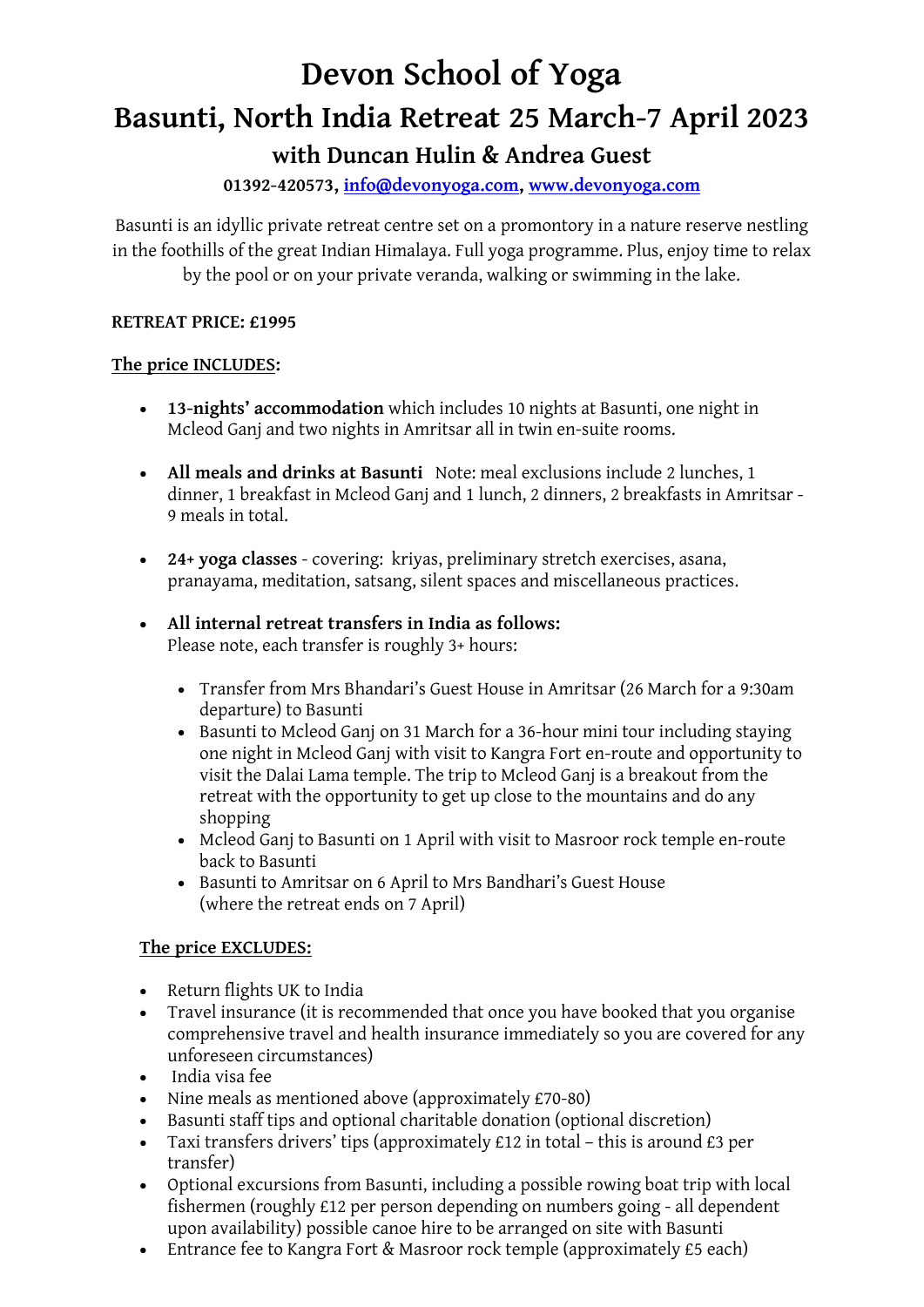# **Devon School of Yoga – North India Retreat 25 March-7 April 2023, Full Schedule**

Day 1 - 25 March - Arrival Day at Mrs Bandhari's Guest House in Amritsar

- Free day to settle in and relax plus possible visit to the Golden Temple
- Group to meet for the first time for dinner at Mrs B's at 7:30pm

# Day 2 – 26 March

- 9:30am transit to Basunti
- 1:00pm lunch at Basunti
- 3:00pm afternoon tea
- 3:30pm orientation, talk, walk and optional swim in the lake
- 5:30pm 6:30pm welcome satsang, pranayama (yoga shala and roof top)

Day 3 to 6 – 27-30 March - Daily Routine

- 6:15am wake up chimes silence is observed from wake up through to breakfast
- 6:30am morning tea
- 7:00am 8:30am meditation, wake up stretches, breath kriyas, pranayama (roof top and/or yoga shala)
- 9:00am breakfast
- 10:30am 12:30pm holistic yoga asana practice (yoga shala)
- $\bullet$  1:00pm lunch
- 3:45pm afternoon tea
- 4:30 6:30pm satsang, misc practices, pranayama (yoga shala and/or rooftop)
- 7:30pm dinner
- 10:00pm retire
- Day 7 31 March Depart for McLeod Ganj
	- 6:15am wake up
	- 6:30 morning tea (optional self-practice plus time to pack overnight travel bag)
	- 7:30am breakfast
	- 8:30am depart for McLeod Ganj (via Kangra Fort)

Day 8 – 1 April Return to Basunti

• Arrive back at Basunti (via Masroor Temple) in time for dinner

Day 9-11- 2-4 April - Return to 'Daily Routine' (as above)

• Please note, over these days there will be spaces for increased daily silence

Day 12 – 5 April - Daily routine until lunchtime and then free afternoon

• Possible rowing boat trip with local fishermen or hiring of canoes

# Day 13 - 6 April – Depart Basunti for Amritsar

- Depart Basunti after breakfast (breakfast at 8:00am and departure is at 9:00am)
- Stay at Mrs. Bandhari's Guest House
- Optional visit to the Golden Temple

# Departure Day - 7 April

• End of Retreat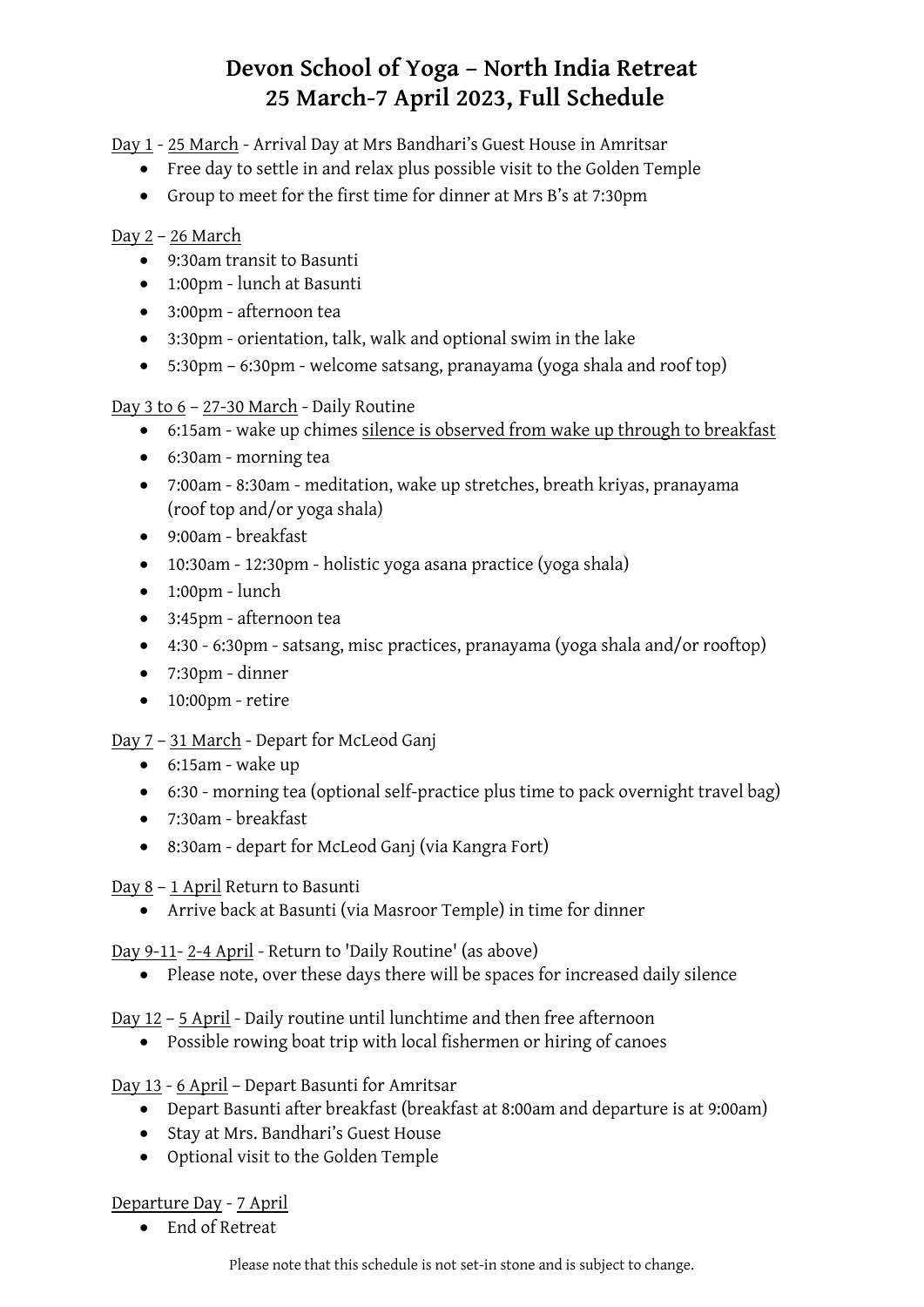# **Confirmation of booking and understanding of Terms and Conditions listed below. Please complete and return to [info@devonyoga.com](mailto:info@devonyoga.com)**

**Please put your name exactly how it appears in your passport**

| Name exactly how it appears in your passport: __________________________________<br>(This is needed for the group organiser & the accommodation venues) |
|---------------------------------------------------------------------------------------------------------------------------------------------------------|
|                                                                                                                                                         |
|                                                                                                                                                         |
|                                                                                                                                                         |
|                                                                                                                                                         |
|                                                                                                                                                         |

**I have read all the information in this document and I understand everything included. I likewise agree with all the Terms and Conditions which are outlined on the following pages.**

**Signature** \_\_\_\_\_\_\_\_\_\_\_\_\_\_\_\_\_\_\_\_\_\_\_\_\_\_\_\_\_\_\_\_\_ **Date** \_\_\_\_\_\_\_\_\_\_\_\_\_\_\_\_\_\_\_\_\_\_\_\_\_\_

£995 Non-refundable Deposit Due on Booking

£1000 Balance Due on or by 30 November 2022

All payments are payable via bank transfer to:

**Andrea Guest Residentials Limited Account number: 15544062 Sort Code: 30-80-37 (or via cheque or cash)**

Further comprehensive details about the retreat will be provided after places are booked. These will include flights, visa information, what to bring, etc.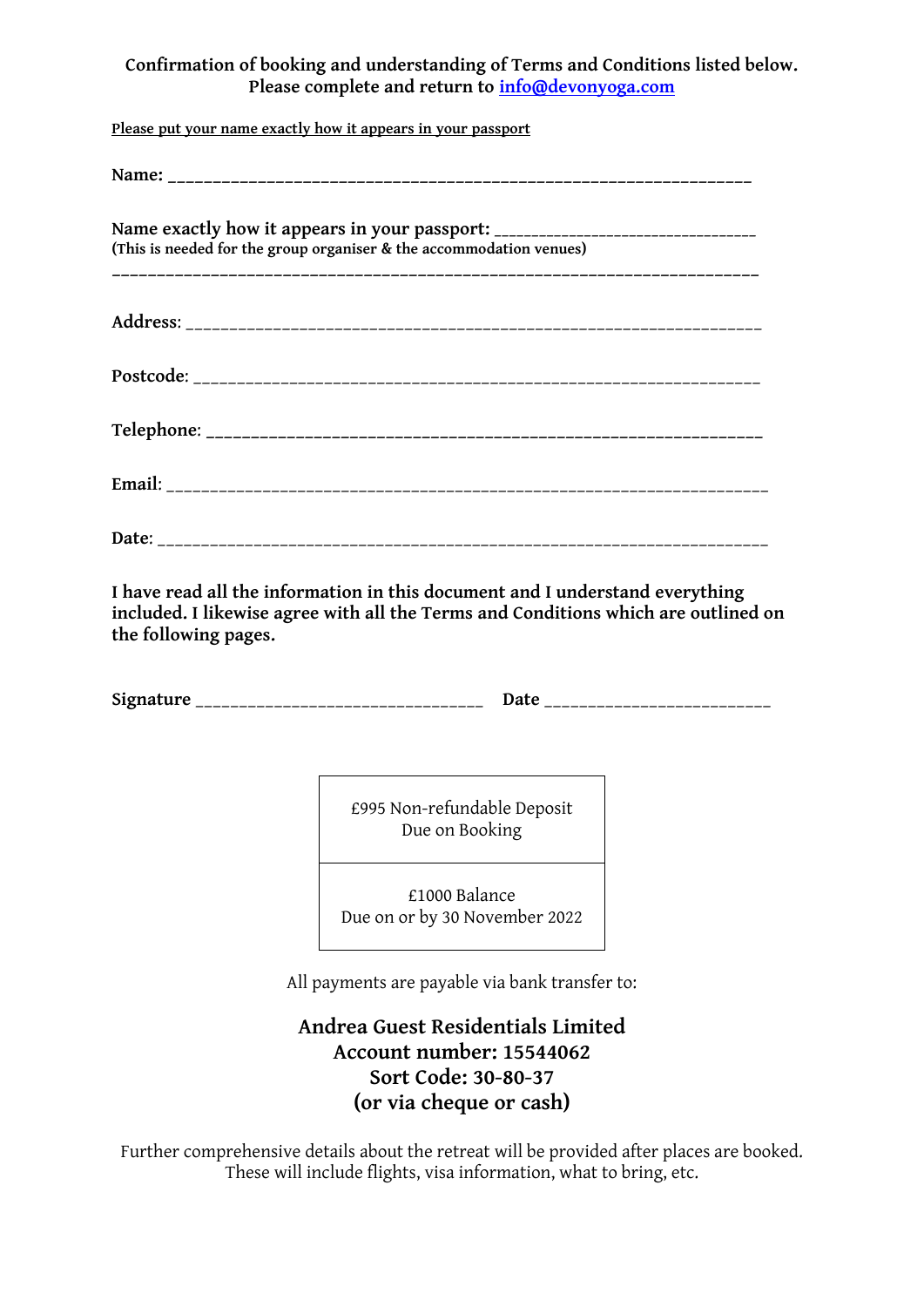#### **TERMS AND CONDITIONS**

#### **Your Responsibilities**

Attendees are responsible for their own travel and health insurance. It is your responsibility to ensure that you have a reasonable level of health / fitness, suitable clothes/equipment and remain aware of risks involved in a yoga holiday. Although the Devon School of Yoga Limited (DSY Ltd.) and Andrea Guest Residentials Limited (AGR Ltd.) and its suppliers can assure you that with sensible precaution your holiday is as safe as possible you must accept that the sole responsibility for your personal fitness and safety remains with you. We do not accept liability for loss or damage to your personal property, or any accidents during your stay.

#### **Personal Travel and Activity Insurance**

It is a condition of booking a holiday with DSY Ltd. and AGR Ltd. that before you travel, you must take out fully comprehensive travel and health insurance which must be valid for the entire duration of your holiday; and cover you for illness, injury, death, loss of baggage and personal items, cancellation, curtailment, emergency rescue and repatriation. Basunti requests that insurance cover includes the value of helicopter rescue and air ambulance as the road to Basunti can be inaccessible due to weather conditions (please note, most policy values cover this).

You agree that it is your responsibility to check the adequacy and validity of any insurance policy effected by or on your behalf and you must provide evidence to DSY Ltd. and AGR Ltd. that you have obtained personal fully comprehensive travel and health insurance. You agree it is your responsibility to have cover for any pre-existing medical conditions if applicable and should you not be able to get cover for a certain condition, then you agree to cover any costs associated with repatriation or emergency health care whilst on a DSY Ltd. and AGR Ltd. holiday. Personal travel insurance is not included in the price of your holiday.

DSY Ltd. and AGR Ltd. require the client to notify us on the booking form that all persons travelling have appropriate insurance for the yoga activities they are undertaking and no booking can be confirmed without this undertaking. In some circumstances we may need to see a copy of clients' own insurance cover. In the event of personal injury, death, illness, loss of baggage or personal possessions DSY Ltd. and AGR Ltd. or its suppliers cannot accept any responsibility as it is the client's responsibility to ensure that all persons travelling have the appropriate insurance cover for these and the activities to be undertaken.

#### **Force Majeure**

Except where otherwise expressly stated in these Booking Terms & Conditions we will not be liable or pay you compensation if our contractual obligations to you are affected by "Force Majeure". For the purposes of these Booking Conditions, Force Majeure means any event beyond our or our supplier's control, the consequences of which could not have been avoided even if all reasonable measures had been taken. Examples include warfare and acts of terrorism (and threat thereof), civil strife, significant risks to human health such as pandemic, endemic or epidemic outbreak of serious disease or natural disasters such as floods, earthquakes or weather conditions which make it impossible to travel safely to the travel destination or remain at the travel destination, the act of any government or other national or local authority including port or river authorities, industrial dispute, labour strikes, lock closure, natural or nuclear disaster, fire, chemical or biological disaster, unavoidable technical problems with transport, air traffic control strikes, flight cancellations and all similar events outside our or the supplier(s) concerned 's control.

#### **Limitation of liability**

Our obligations, and those of our suppliers providing any service or facility included in your holiday, are to take reasonable skill and care to arrange for the provision of services and facilities. You must show that reasonable skill and care has not been used if you wish to make any claim. The services and facilities included in your holiday will be deemed to be provided with reasonable skill and care and comply with local regulations.

You understand that we will not be liable where any failure in the performance of the contract is due to you; a third party unconnected with the provision of the travel arrangements and where the failure is unforeseeable or unavoidable; unusual and unforeseeable circumstances beyond our control, the consequences of which could not have been avoided even if all due care had been exercised; or an event which we or our suppliers, even with all due care, could not foresee or forestall. You acknowledge and agree that DSY Ltd. and AGR Ltd. and its suppliers will not be liable